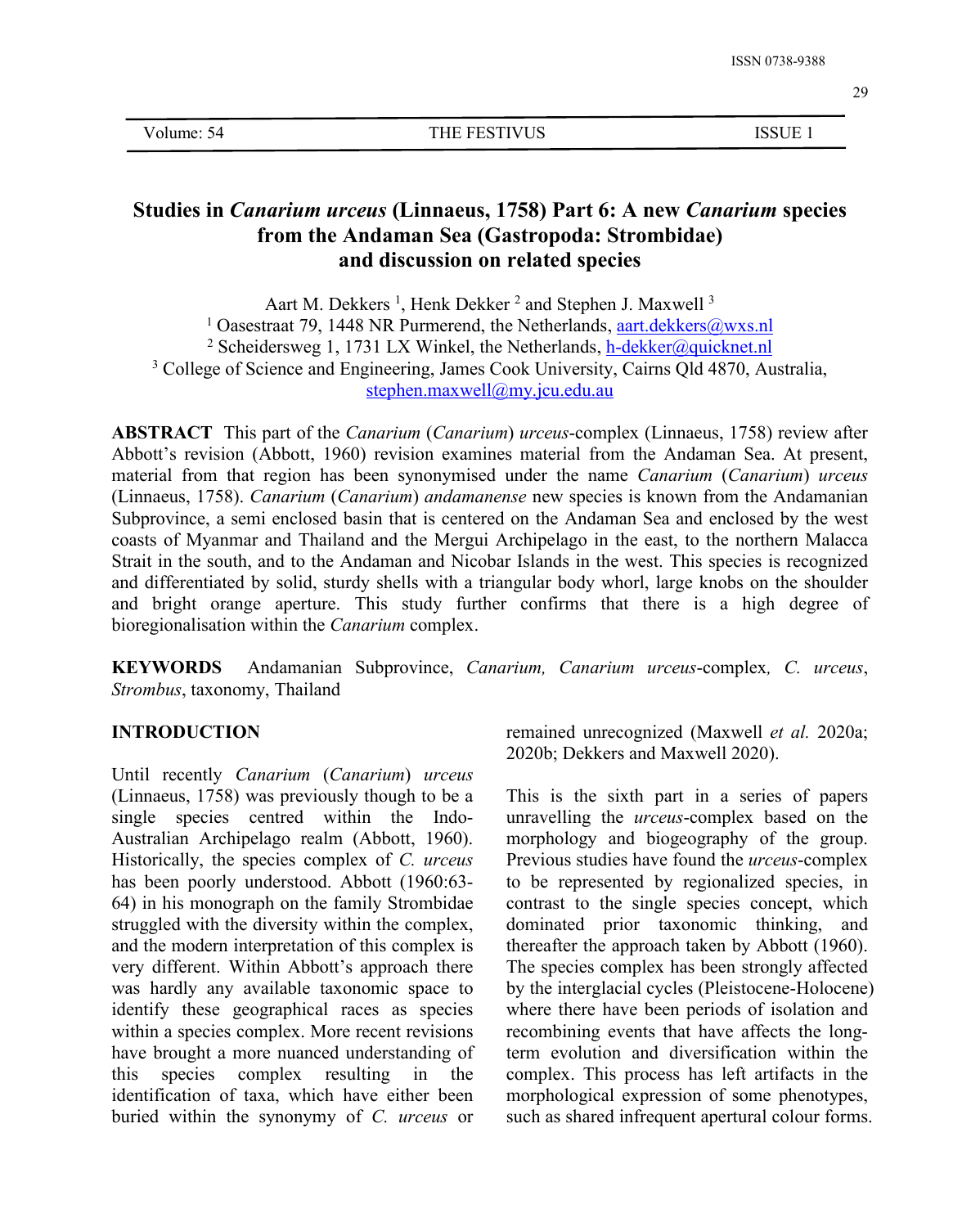One such colour form is the black aperture, another is the solid yellow shell, while a consistently present phenotype in some species, is to be considered a post divergence artifact that either has remained fixed within certain biogeographical zones or is refreshed as migrants from other regions reticulate with localized populations. One must realize that there are very few fossils known in the *Canarium (C.) urceus* group (*Canarium bawenauruensis* Wissema, 1947; Pliocene/Pleistocene of Bawonauru, Nalawo Valley, Nias Island, North Sumatra Province, Sumatra Island, Indonesia; several other forms kept in Naturalis under incorrect names, from West Timor, Indonesia, and *Canarium* SMC Stephen J. Maxwell Collection, Cairns, *(Canarium) plicatus* var*. ustulatus*; Pleisto- Pliocene; Nias Island, North Sumatra Province, Indonesia). These fossil appearances will be discussed in a later paper (in preparation). The radiation of species within the *urceus*-complex is very young geologically, not unlike what has occurred in the larger Pacific Costellariidae.

While previous studies have given attention to species from bioregions centered on Australia (Maxwell *et al.* 2021), Indonesia (Maxwell *et al.* 2020a), Japan and the north-western Pacific (Maxwell *et al.* 2021), New Guinean regions (Dekkers and Maxwell 2020), Philippines (Maxwell *et al.* 2020a), Singapore and Vietnam (Maxwell *et al.* 2020a) and the south-western Pacific (Dekkers and Maxwell 2020), this study focuses on the Andamanian Subprovince. This region is a semi enclosed basin that is centred on the Andaman Sea and enclosed by the west coasts of Myanmar and Thailand and the Mergui Archipelago in the east, to the northern Malacca Strait in the south, and to the Andaman and Nicobar Islands on the west (Petuch and Berschauer 2020; Figure 1).

## **ABBREVIATIONS**

- AMD Aart M. Dekkers Collection, Purmerend, the Netherlands.
- MNHN Musée National d'Histoire Naturelle, Paris, France.
- MUZEE Collection of the MUZEE Museum, Scheveningen, the Netherlands.
- Henk Dekker Collection, Winkel, the Netherlands
- Leo and Wil van Gemert Collection, Zeist, the Netherlands
- NBC Naturalis: Naturalis Biodiversity Center, Leiden, The Netherlands.
- Peter Breeman, Inzemont, Belgium.
- Queensland, Australia.

### **METHODS**

Approximately one hundred specimens were examined, and locality data mapped (Figure 1). Locality records were divided into two categories: first, literature records; and, second, material at hand. There are two limitations on the use literary records, particularly where there are no accompanying illustrations: first, the correctness of the species identification cannot be confirmed; and second, accuracy of the data provided with each specimen cannot be guaranteed. This geographical information and the morphological differences with outer described taxa provided the basis for the description of this species.

The decision to use the rank of species or subspecies is based on Maxwell and Dekkers (2019) and Maxwell *et al.* (2021). Under this system, the subspecies rank should be restricted to those taxa where there are no other forms of discrimination other than phenetic differences in genetic sequences.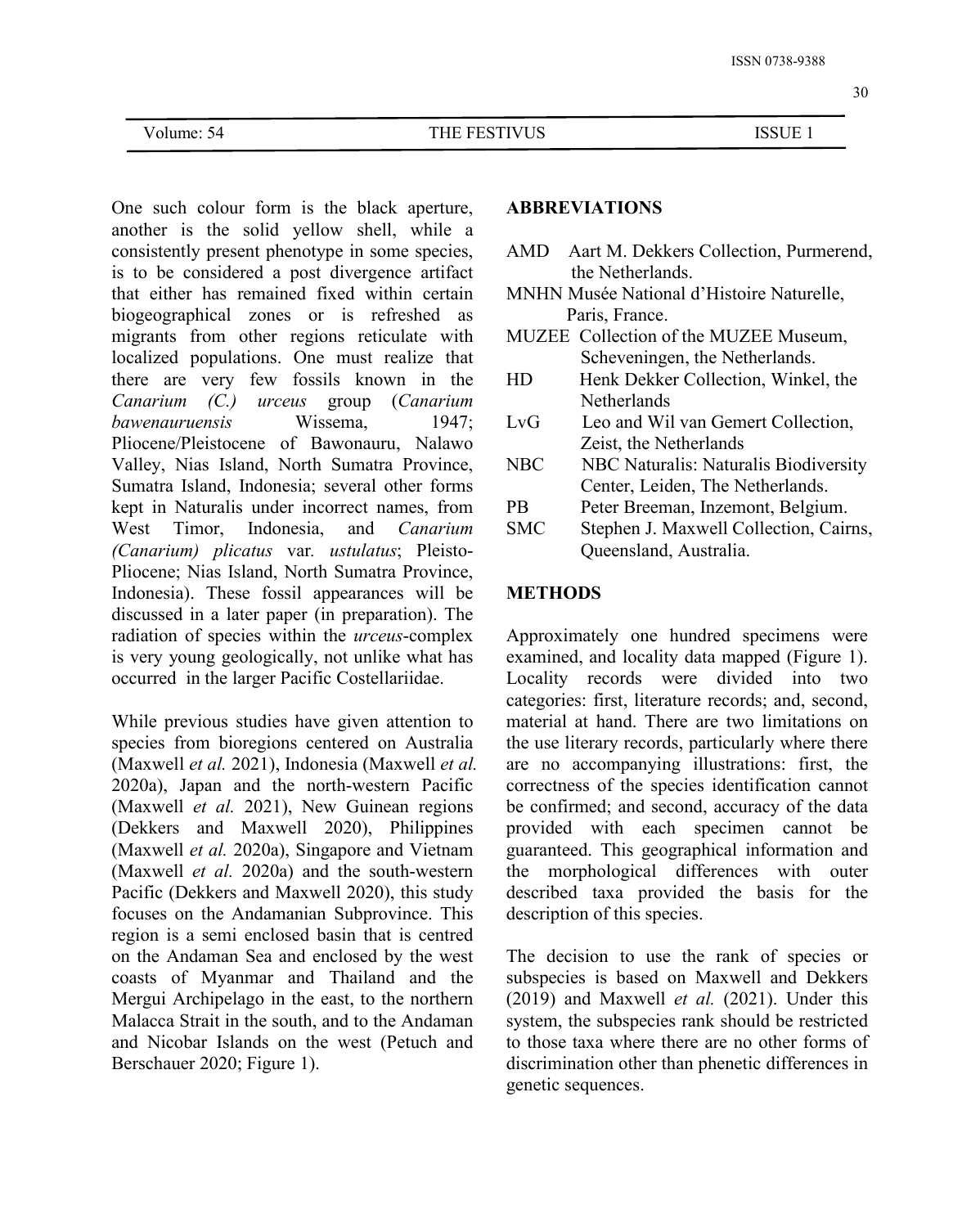## **SYSTEMATIC PART**

| Stromboidea Rafinesque, 1815      | dirty white. Random patches of light brown,     |
|-----------------------------------|-------------------------------------------------|
| Neostromboidae Maxwell, Dekkers,  | greyish-blueish and greenish colour on the body |
| Rymer & Congdon, 2019 (Phylocode) | whorl.                                          |
| Strombidae Rafinesque, 1815       |                                                 |
| Canarium Schumacher, 1817         | <b>Type Material.</b> Holotype $-$ NCB          |
| Canarium Schumacher, 1817         | RMNH.MOL.511430, 47.8 mm (ex. AMD)              |
|                                   |                                                 |

## *Canarium* (*Canarium*) *andamanense* Dekkers, Dekker & Maxwell, new species (Figure 2 A-H)

**Description.** Rather large, solid, and sturdy shells for the genus. Size roughly between 30 - 60 mm. Spire roughly 1/3 of total height. Shell form with broad cone-like body whorl bearing strong knobs on the shoulder, usually 3 dorsally, 4 shallower ones ventrally (which are the prolongation of the small knobs on the shoulder of the earlier whorls) and one in between them. Spire with some minor old varices. Island, 44 mm, 1970 (SMC 19i.001c); Approximately 8 whorls. Apex sharp and pointed, though usually worn off. Body whorl covered with many very narrow spiral lines giving the shell a silky look. Several stronger ones on regular distance, whiter and a bit more raised. Spiral lines becoming courser and flattish towards the anterior part, about 12-14 in total. Aperture pinched at the posterior end forming a shallow channel and with a wide bulge on the shoulder. Labrum straight and almost not protruding, the last part to the rim has a faint orange colour like the aperture. Columella smooth, except for the posterior end which has some 4 lirae and the anterior part which bears up to around 10 small lirae, all in the same colour as the columella itself. Columella dark yellow to bright orange. Interior of the labrum the same colour as the columella, bearing numerous thin lirae entering the deeper aperture. The lirae are simple, not forked, and becoming dark brown to black after about 4-5 mm, roughly for about 10 mm into the shell Andaman Sea - and latinized to read

Superfamily Stromboidea Rafinesque, 1815 dirty white. Random patches of light brown, interior. At the anterior end, the anterior channel, the colour becomes solid black. Basic colour greyish-blueish and greenish colour on the body

Paratype 1 – MNHN-IM-2016-5343, Phuket, 45.8 mm (ex. AMD) Paratype 2 – Phuket, Thailand, 44.2 mm (AMD STR2110a) Paratype 3 – Phuket, Thailand, 48.2 mm (AMD STR2110b) Paratype 4 – Phuket, Thailand, 40.5 mm (AMD STR2110c) Paratype 5 – Campbell Bay, Great Nicobar Island, 44.5 mm, 1970 (SMC 19i.001a); Paratype 6 – Campbell Bay, Great Nicobar Island, 45.5 mm, 1970 (SMC 19i.001b); Paratype 7 – Campbell Bay, Great Nicobar Paratype 8-10 – Noppharat Thara Beach, Krabi, Thailand, 33.5 , 45,3 , 45.9 mm (HD 1031); Paratype 11-13 – Ban Khao Thong Tai, Krabi, Thailand, 43.5 , 46.6 , 50.1 mm (HD 46895); Paratype  $14-16$  – near Krabi, Thailand,  $46$ ,  $52$ , 53 mm (LvG, largest 3 of 5 specimens); Paratype 17 – Ao Nang Beach, Krabi, Thailand, 58 mm (PB 1718); Paratype 18 – Phuket, Thailand, 41,2 mm. (AMD STR4004) Paratype 19-24 – Phuket, Thailand, 41.3 to 51.8 mm (AMD STR0985)

**Type Locality.** Phuket, Thailand.

**Diagnosis.** Solid, sturdy shells with triangular body whorl, large knobs on the shoulder and bright orange aperture. Body whorl covered with many very narrow spiral lines.

**Etymology.** The name is derived from the sea -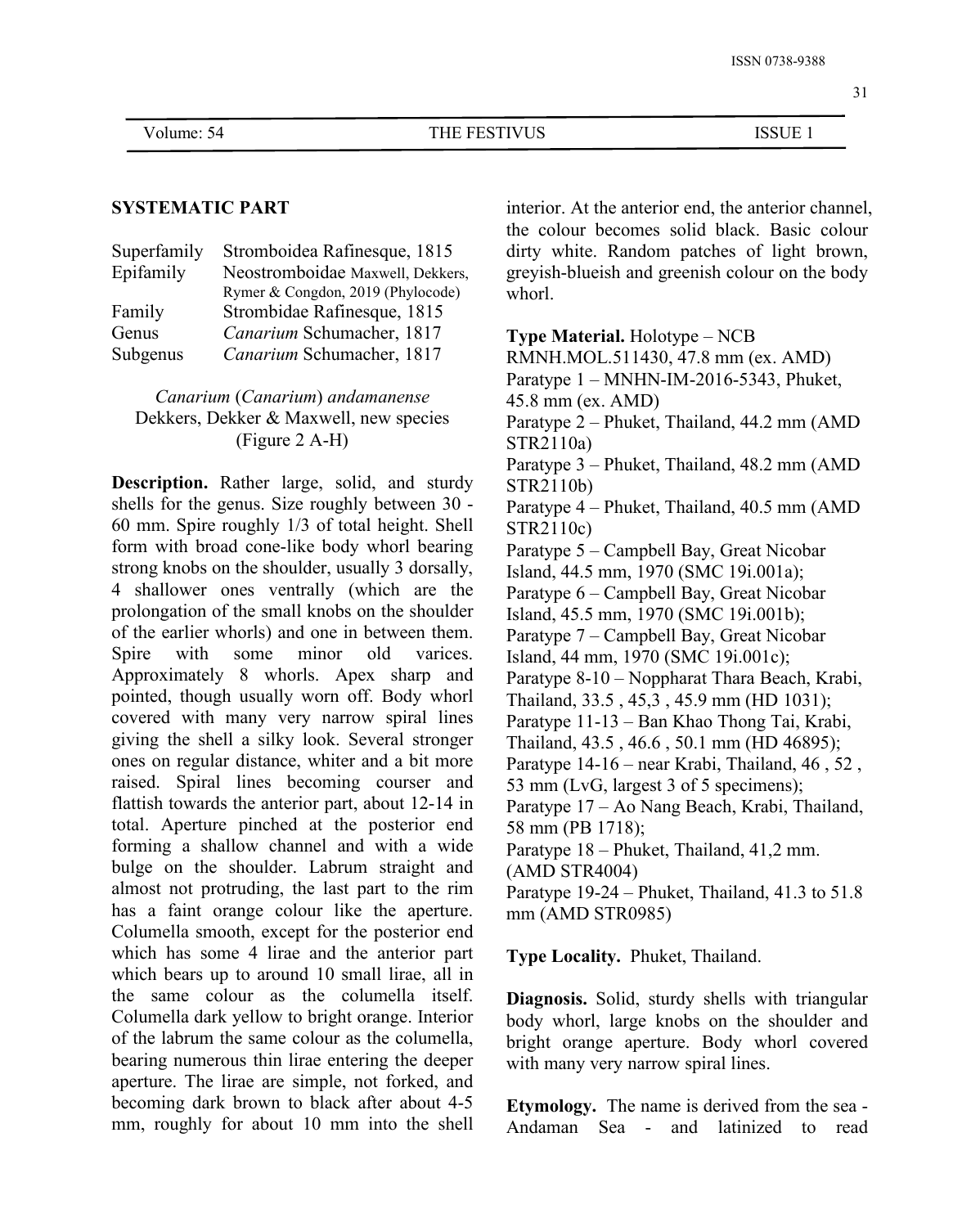| Volume: 54 |
|------------|
|------------|

*andamanense*. The name is coming from the labels of the shells in the collection of Henk Dekker (second author). He had separated them for decades in his collection under this name, as a future manuscript name which was never written, until now.

**Locality Records.** Literary Records: Indonesia *–* north-western Sumatra, mapped only (Abbott 1960). Material Examined: India **–** Campbell Bay, Great Nicobar Island (SMC x 3); Phuket, Thailand (AMD 20x, 11x, all 31 ex MUZEE collection); Ban Khao Thong Tai, Krabi (HD, 3x, Thailand trip 1996, Station 25, collected HD , S. Dekker and C. Dekker-Rentenaar); Noppharat Thara Beach, Krabi, Thailand, (HD, 3x, Thailand trip 1996, Station 21, collected HD , S. Dekker and C. Dekker-Rentenaar) (PvB 18x, self-collected); Ban Ko Kwang, Krabi, beached. (HD, 8x Thailand trip 1996, Station 22, collected HD, S. Dekker and C. Dekker- Rentenaar); Ko Sire, Ban Laem Tukkae, Ko Phuket, Phuket Bay (HD 2x, Thailand trip 1995, Station 23, collected HD, S. Dekker and C. examples and Dekker-Rentenaar); Bna Ko Kwang on sandflats with coral growth, rocks and mangroves (HD 2x, Thailand trip 1998, Station 21, collected HD, S. Dekker and C. Dekker- Rentenaar); Ko Lanta, Beached (HD 4x, leg. H. Kamphuis-Hensel, Nov. 2020); Ao nang Beach, Krabi, Thailand (PvB 1x, self-collected, paratype); near Krabi, Thailand (LvG, 5x, self collected (paratype 15 and 16 included).

**Comparison.** The species is large for the species-group, very knobby and with a bright orange aperture. The silky appearance of the shell caused by the many thin spiral lines is also remarkable and lacking in all other species. The large and knobby form is only found in the black-mouthed *C.* (*C.*) *urceus*, not in other species as for example the most encountered species in collections *C*. (*C.*) *esculentum* Maxwell, Rymer, Congdon & Dekkers, 2020.

Most species in the urceus-complex are smaller than the new species. There are some other species that have orange or red in the aperture, like *C.* (*C.*) *incisum* (Wood, 1828) and *C.* (*C.*) *anatellum* (Duclos in Chenu, 1844). *Canarium* (*C.*) *incisum* differs in a much smaller size and darker coloured spire whorls and having small shoulder knobs; it is also more triangular. *Canarium* (*C.*) *anatellum* differs in having a more double fusiform shell lacking knobs on the body whorl.

**Variability.** The species can be rather variable in size and broadness of the shells. This might be a case of sexual dimorphism. Small shells around 30-40 mm might be the males, with the females up to 55-60 mm in length and with the broadest shape. This is speculation of course; it is not tested yet. In the shells personally collected by the second author and our Dutch friends, the variation in size is always present. The large showy shells bought in the shell shop of MUZEE (HD, AMD) are all large and broad were selected probably. Intermediates with *C.* (*C.*) *esculentum* showing thin black colour around the aperture are commonly found (see under). In old examples found beached the aperture can lose it bright orange colour. Paratype 4 has a full orange shell and that variant is also in the collection HD. Paratypes 11-13 are more slender and with small or no knobs, looking more like *C.* (*C.*) *esculentum*. These were beach collected and *C.* (*C.*) *esculentum* does not live at the west coast of Thailand.

#### **DISCUSSION**

The species lives in a small range from Phuket to a few hundreds of kilometers southwards. We do not know if it lives further north too, we do not have records from there, only one from India (SMC). Further south from Phuket and on the islands offshore, the species is not collected.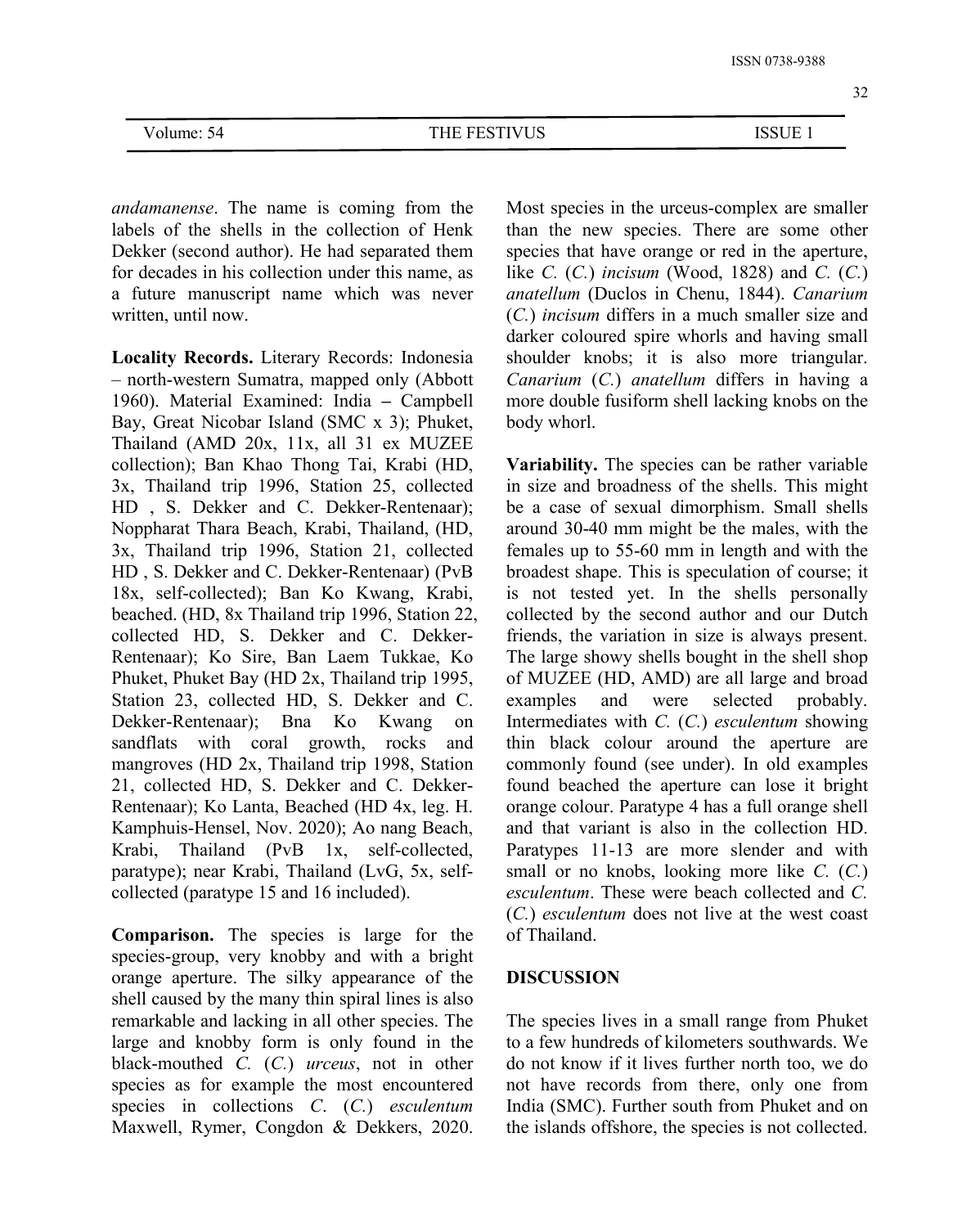The second author and his family and our Dutch friends Leo and Wil van Gemert and Peter Breeman have personally collected the orange mouthed species *C.* (*C.*) *andamamense* from the local southern surroundings of Phuket. Offshore island and further south, the species is replaced by the fully black mouthed *Canarium* (*C.*) *urceus* Linnaeus, 1758 (synonym: *C.* (*C.*) *ustulatus*) Schumacher, 1719; Maxwell *et al.* 2020), which is very curious. Some of the smaller collected beached specimens show thin black lined orange apertures and these are an example of expression of the phenotype of *Canarium* (*C.*) *urceus*. The few examples of these intermediate shells are not included in the listed numbers of studied shells, nor included on the plates. This intermediate phenomenon will be discussed in detail in a future paper (in preparation).

The small range of the new species seems difficult to understand at first sight. The species of the *urceus*-complex recognized in our earlier papers (and in the future ones) have almost all very limited distribution. In that light, it is no surprise we have encountered another species with a very limited distribution. The *urceus* complex does not stand alone in this. Even in fishes we see those surprising, limited distributions (Borsa *et al.*, 2016). In these blue spotted maskrays, eight clades are recognized based on molecular research within (roughly) the Coral Triangle including a clade in the same small area from Phuket south to north-western Sumatra.

## **ACKNOWLEDGEMENTS**

The authors thank our Dutch friends Leo and Wil van Gemert and Peter and Margareth Breeman for allowing us to study the self collected shells of the new species in their collections. Together with the shells collected by the second author and his late parents, we

have first-hand reliable collecting data which is a great help in understanding the distribution pattern of the new species.

## **LITERATURE CITED**

- **Abbott, R.T. 1960.** The genus *Strombus* in the Indo-Pacific. Indo-Pacific Mollusca 1(2):35-146.
- **Dekkers, A.M. & S.J. Maxwell. 2020.** Studies in *Canarium urceus* (Linnaeus, 1758) Part 3: new species from the western Pacific (Gastropoda: Neostromboidae: Strombidae). The Festivus 52(4):345-358. <https://doi.org/10.54173/F524345>
- **Linné, C. 1758.** Systema Naturae per Regna Tria Naturae Secundum Classes, Ordines, Genera, Species, cum Caracteribus, Differentiis, Synonymis, Locis, volume 1, 10th edn. Reformata. Holmiae, Laurentii Salvii. 824 pp.
	- <https://doi.org/10.5962/bhl.title.542>
- **Maxwell, S.J. & A.M. Dekkers. 2019.** A new name for *Altivasum typicum* Hedley, 1916 fide Dekkers and Maxwell, 2018 and the description of *Altivasum clarcksoni nov. sp*. The Festivus 51(2):171-176. <https://doi.org/10.54173/F513171>
- **Maxwell, S.J., T.L. Rymer & A.M. Dekkers. 2020a.** *Canarium urceus* (Linné,1758) studies Part 1: The Recircumscription of *Strombus urceus* Linné,1758 (Neostromboidae: Strombidae). The Festivus 52(2):113-127. <https://doi.org/10.54173/F522113>
- **Maxwell, S.J., T.L. Rymer, B.C. Congdon, & A.M. Dekkers. 2020b.** Studies in *Canarium urceus* (Linné, 1758) Part 2: *Strombus anatellus* Duclos, 1844, *Strombus crassilabrum* Anton, 1839, *Strombus incisus* Wood, 1828 and *Strombus ustulatus* form *laevis* Dodge, 1946 (Neostromboidae: Strombidae). The Festivus 52(4):335-344.

33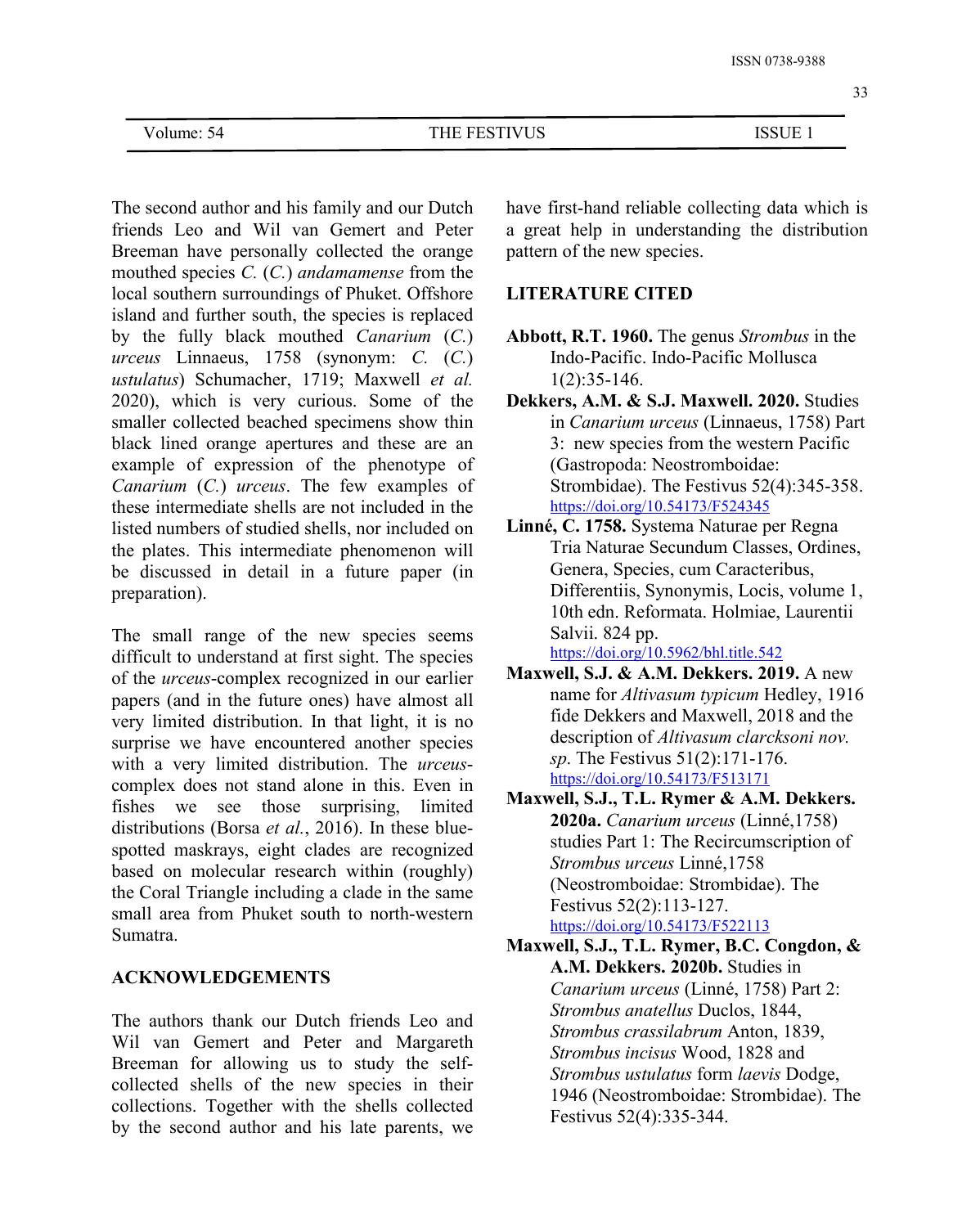Volume: 54 THE FESTIVUS ISSUE 1

<https://doi.org/10.54173/F524335>

## **Maxwell, S.J. & A.M. Dekkers. 2021a.**

Studies in *Canarium urceus* (Linné, 1758) Part 4: *Canarium* (*Canarium*) *orrae* (Abbott, 1960) (Gastropoda: Neostromboidae: Strombidae) and a new species from the Northern Territory, Australia. The Festivus 53(4):270-281. <https://doi.org/10.54173/F534270>

# **Maxwell, S.J. & A.M. Dekkers. 2021b.**

- Studies in *Canarium urceus* (Linné, 1758) Part 5: A new species from the northern Pacific Ocean (Gastropoda: Neostromboidae: Strombidae). The Festivus 53(4):282-287. <https://doi.org/10.54173/F534282>
- **Maxwell, S.J., T.L. Rymer, M.K. Rowell, L.C. Hernandez Duran, D.P Berschauer, M.Underdown, E.J. Petuch, & A.M. Dekkers. 2021c.** Defining and Bringing Relevance of Meaning to Species Group- Level Taxa. Proceedings of the Biological Society of Washington 134:27-28.

<https://doi.org/10.2988/006-324X-134.1.27-28>

- **Petuch, E.J. & D.P. Berschauer. (2020).** Tropical Marine Mollusks: An Illustrated Biogeographical Guide. CRC Press, Boca Raton, Florida. 373 pp. <https://doi.org/10.1201/9781003120070>
- **Rafinesque, C.S. 1815.** Analyse de la Nature, ou tableau de l'Univers et des Corps Organisés*.* L'Imprimerie de Jean Barravecchia, Palermo. 224 pp. <https://doi.org/10.5962/bhl.title.106607>
- **Schumacher, C.F. 1817.** Essai d'un Nouveau Système des Habitations des vers Testacés*.* Schultz, Copenhagen. 287 pp.
- **Wissema, G.G. 1947.** Young Tertiary and Quaternary Gastropoda from the Island of Nias (Malay Archipelago). - Leiden. 1- 212, pls. 1-6. Thesis.

Cite as: Dekkers, A.M., H. Dekker, and S.J. Maxwell. 2022. Studies in *Canarium urceus* (Linnaeus, 1758) Part 6: A new *Canarium* species from the Andaman Sea (Gastropoda: Strombidae) and discussion on related species. The Festivus 54(1):29-35.

<http://doi.org/10.54173/F54129>



**Figure 1.** The far western part of the Indo-Australian Archipelago with the Andamanian Subprovince outlined. The locations of *Canarium andamanense* new species examined are marked by dots (image modified from Google Earth, accessed August 2021).